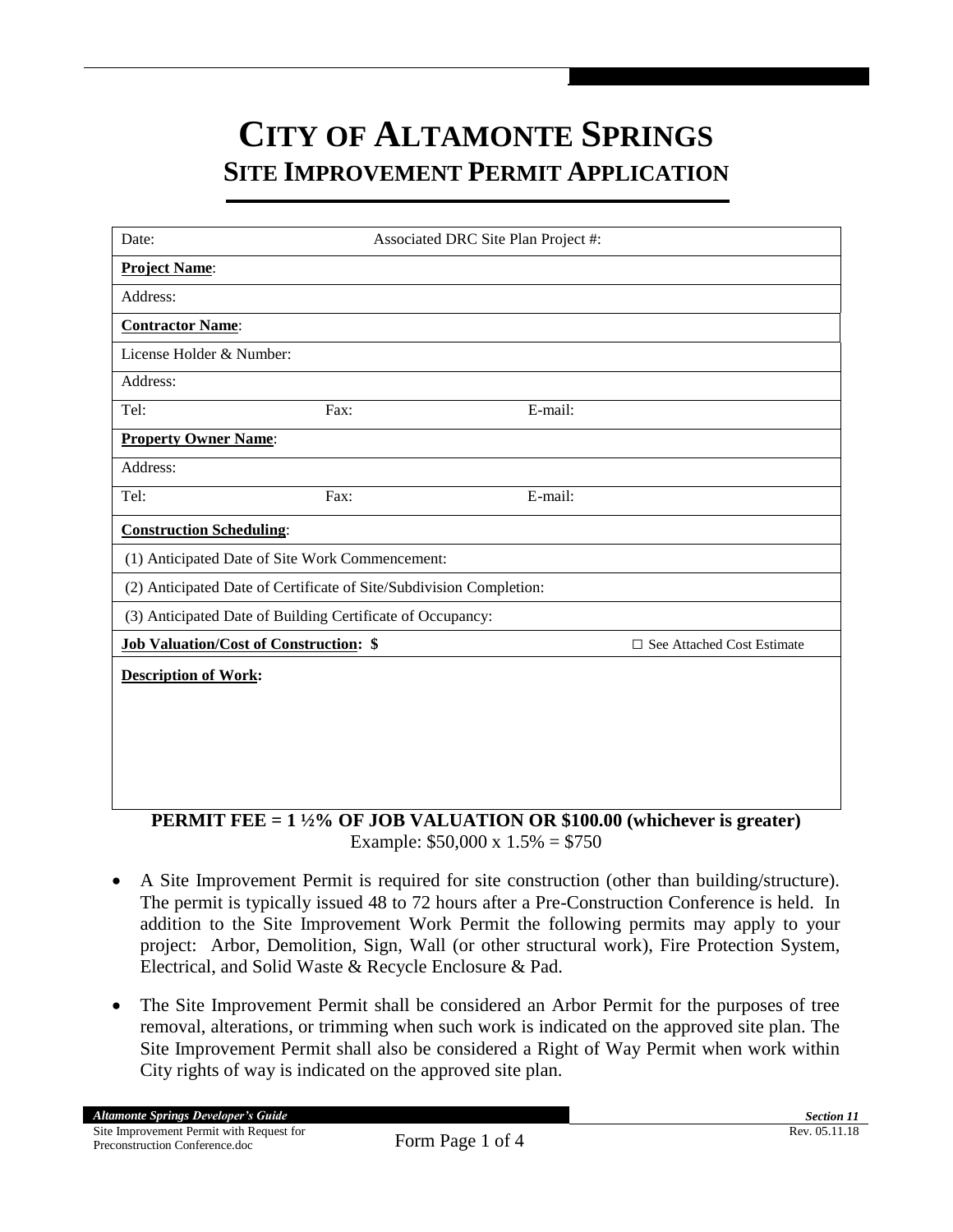- A Job Valuation/Cost Estimate and site plan or DRC approval must be submitted with this application.
- A Pre-construction Conference is mandatory before issuance of the Site Improvement Permit and commencement of the development; however, for small scale improvement including minor site plan revisions the Public Works Development Coordinator may allow the site contractor to schedule an on-site pre-construction meeting with the City's Site Inspector in lieu of the standard formal Pre-construction Conference. See Page 2 for the Request for Preconstruction Conference form which must be submitted with this Site Improvement Work Permit Application.
- Issuance of a development related permit (e.g., Site Improvement Permit, Building Permit, etc.) by the City does not in any way create any right on the part of an applicant to obtain a permit from a state or federal agency and does not create any liability on the part of the municipality for issuance of the permit if the applicant fails to obtain requisite approvals or fulfill the obligations imposed by a state or federal agency or undertakes actions that result in a violation of state or federal law.
- **GM STAFF TO COMPLETE THIS PARAGRAPH: Site work shall be consistent with the Combined Prelim/Final Site Plan / Final Site Plan / Site Plan Revision, Project #\_\_\_\_\_-\_\_\_\_\_\_\_\_\_\_\_\_\_\_ date-stamped "RECEIVED \_\_\_\_\_\_\_\_\_\_\_\_\_\_\_\_\_\_\_\_\_\_\_\_" and with stamp "DRC APPROVAL \_\_\_\_\_\_\_\_\_\_\_\_\_\_\_\_\_\_\_\_\_\_\_\_\_".**

## **APPROVED BY:**

Public Works Department Date Growth Management Department Date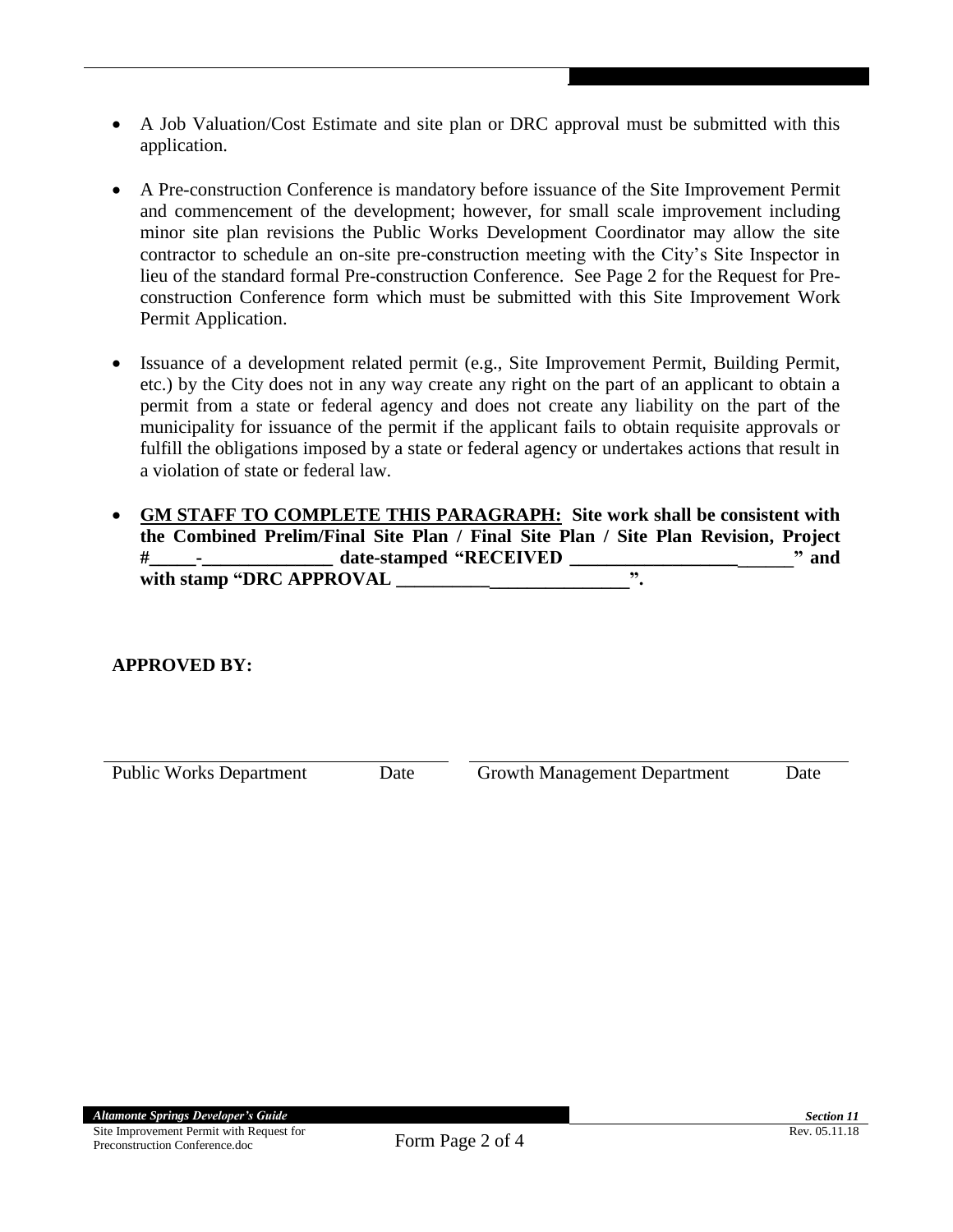## **CITY OF ALTAMONTE SPRINGS REQUEST FOR PRE-CONSTRUCTION CONFERENCE**

## **A Pre-construction Conference is a prerequisite to issuance of a Site Improvement Permit.**

It is the responsibility of the Owner/Developer to meet the following conditions before a Preconstruction Conference is scheduled. Since all applicable agency permits must be submitted to the City prior to commencement of development under a Site Improvement Permit, it is advisable that agency permits be submitted with the Request for Pre-Construction Application. Please indicate in the checkboxes below if the condition is met or not applicable, and which agency permits are being submitted with this application. Copies of all permits must be posted on the site with the City's inspection placard. Failure to submit an agency permit prior to the commencement of development under a Site Improvement Permit may result in the City's issuance of a Stop Work Order, fines, and/or other penalties.

| Site Plan approved<br>All conditions of Site Plan approval addressed which<br>are required to be satisfied before permit issuance<br>(refer to Notice of Approval letter)<br>Developer's Agreement provided by City to<br>Owner/Developer for review and signature<br>Plat has been accepted for Commission approval<br>Building Permit application submitted |                                                        | Copies of other agency permits or Letters of<br>Determination (LODs) enclosed:<br>FDEP Drinking Water (Yes / No)<br>FDEP Domestic Wastewater (Yes / No)<br>SJRWMD ERP (Yes / No)<br>Seminole County Right-of-way (Yes / No)<br>Other permits as applicable (please list) |  |
|---------------------------------------------------------------------------------------------------------------------------------------------------------------------------------------------------------------------------------------------------------------------------------------------------------------------------------------------------------------|--------------------------------------------------------|--------------------------------------------------------------------------------------------------------------------------------------------------------------------------------------------------------------------------------------------------------------------------|--|
| <b>MANDATORY ATTENDEES:</b>                                                                                                                                                                                                                                                                                                                                   | <b>Engineer of Record</b><br><b>General Contractor</b> | Project Superintendent<br><b>Utility Contractor</b><br>Others are also welcome and encouraged to attend                                                                                                                                                                  |  |
| Date:                                                                                                                                                                                                                                                                                                                                                         |                                                        |                                                                                                                                                                                                                                                                          |  |
| <b>Conference Requestor</b>                                                                                                                                                                                                                                                                                                                                   |                                                        |                                                                                                                                                                                                                                                                          |  |
| Name:                                                                                                                                                                                                                                                                                                                                                         |                                                        |                                                                                                                                                                                                                                                                          |  |
| Address:                                                                                                                                                                                                                                                                                                                                                      |                                                        |                                                                                                                                                                                                                                                                          |  |
| Tel:                                                                                                                                                                                                                                                                                                                                                          | Fax:                                                   | E-mail:                                                                                                                                                                                                                                                                  |  |
| <b>Developer Information</b>                                                                                                                                                                                                                                                                                                                                  |                                                        |                                                                                                                                                                                                                                                                          |  |
| Name:                                                                                                                                                                                                                                                                                                                                                         |                                                        |                                                                                                                                                                                                                                                                          |  |
| Address:                                                                                                                                                                                                                                                                                                                                                      |                                                        |                                                                                                                                                                                                                                                                          |  |
| Tel:                                                                                                                                                                                                                                                                                                                                                          | Fax:                                                   | E-mail:                                                                                                                                                                                                                                                                  |  |
| <b>Project Information</b>                                                                                                                                                                                                                                                                                                                                    |                                                        |                                                                                                                                                                                                                                                                          |  |
| Project Name:                                                                                                                                                                                                                                                                                                                                                 |                                                        |                                                                                                                                                                                                                                                                          |  |
| Address:                                                                                                                                                                                                                                                                                                                                                      |                                                        |                                                                                                                                                                                                                                                                          |  |
| Legal Description or Parcel ID#:                                                                                                                                                                                                                                                                                                                              |                                                        |                                                                                                                                                                                                                                                                          |  |